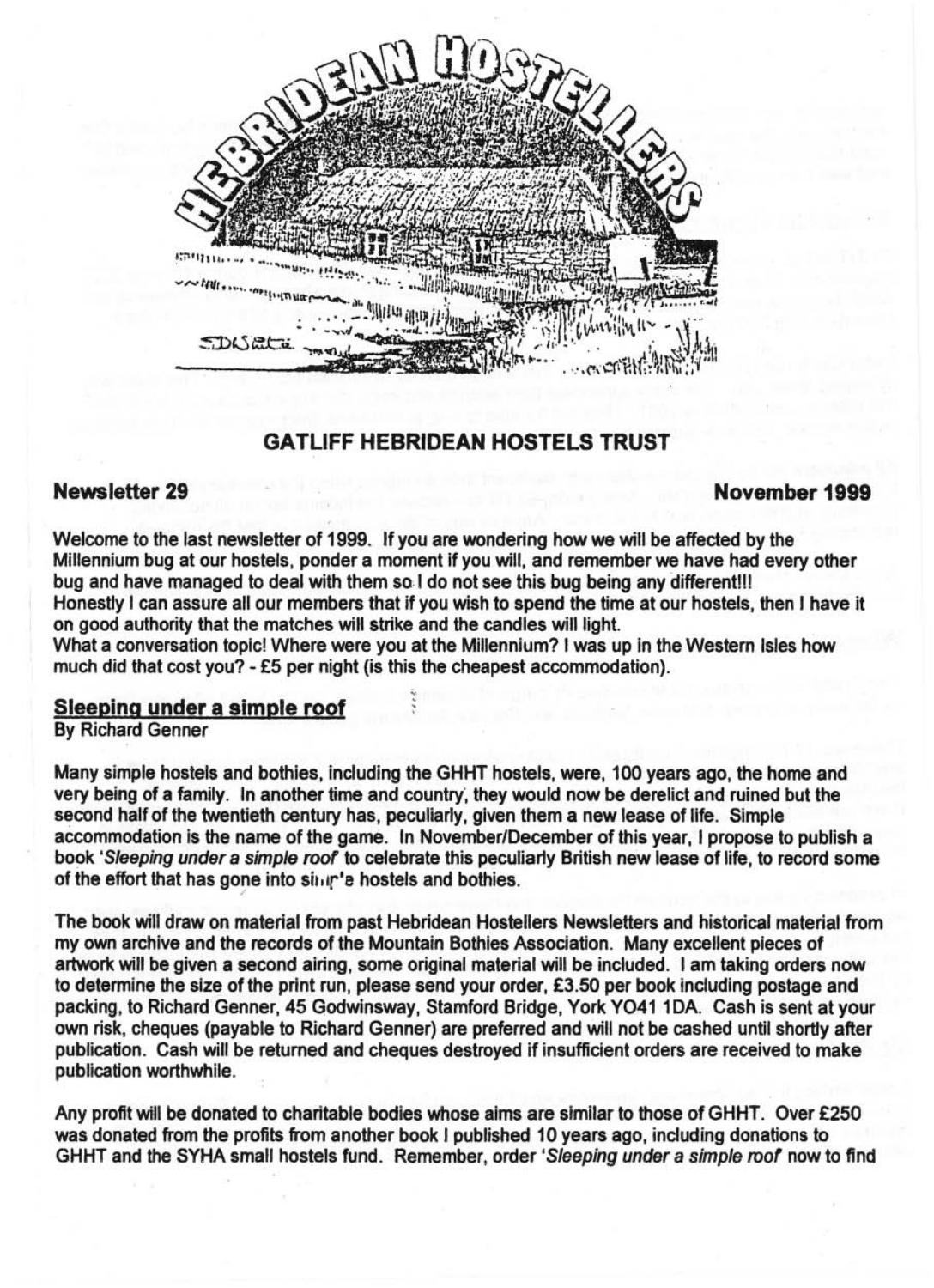out about a man in a gas cape, how a silver tongue prevented a Hebridean Hostellers workparty from starving, why the man from the Prudential asked "Is South Uist part of the United Kingdom", and to read about life in these simple homes, now hostels and bothies, words from a diminishing generation that was born to a lifestyle that few can now remember.

#### **Millennium Thank You**

GHHT will be saying "Thank You" to its members who covenant their donations during the year 2000. Anyone who covenants their donation during the year, including those whose existing covenants are valid during the year, will receive a voucher giving them one free night at any of the four Crofter's Hostels during 2000 or 2001.

Peter Clarke GHHT Chairman said, "We have a large number of staunch supporters. This is our way of saying 'thank you'. We really appreciate their support and hope that this encourages them to visit the islands during 2000 or 2001 . They will be able to see, at first hand, the progress we have achieved at the hostels, with their support:

All members will be offered the chance to covenant their donations when the membership renewal letters go out in the New Year. As a charity GHHT can recover the income tax on all donations, (currently at 20%), at no cost to the donor. Another way of thinking about it is that the donor is redirecting their income tax to the GHHT, for more and better hostels.

"I am always pleased to covenant my donations to charity because I like the idea of directing the income tax to a purpose which I support" commented Peter.

## **Where are You?**

The Crofter's Commission is to continue its purge of absentee crofters, having found offenders living as far away as Surrey, and even Australia and Canada, for several generations.

There are 17,700 registered crofts and 11,000 crofters of whome about 2300 were thought to be absentee, living more than 10 miles away. The Commission have set a target for next year of investigating the 700 crofters who are thought to be the last outstanding absentee landlords - although there are always new cases appearing! Since April 1998 the Commission has completed surveys in Skye, Harris and Lewis. As a result, 635 absentees have been investigated and 125 crofts released, 91 to new entrants. Twenty of the absentees actually returned to live on their crofts.

In proposals going to the Scottish Parliament, the Commission has already given notice to those who do live on their croft but make no proper use of their land and they could lose it if their approach does not change. Mr Macaskill, Chairman of the Commission, said that crofting faced new responsibilities in the millennium "our rural and urban populations are interdependent and ultimately we are all influenced by the same policies wherever. we live. The romantic notion of crofting has little place in todays modern world, it is time to move forward".

## Air We **Gol**

A new service linking Stornoway, Inverness and Edinburgh has been announced by British Regional Airways and Loganair. This improvement to services to the islands follows discussion between the Western Isles Council and B.R.A over the service provided by the company since British Airways withdrew from the islands in August 1996.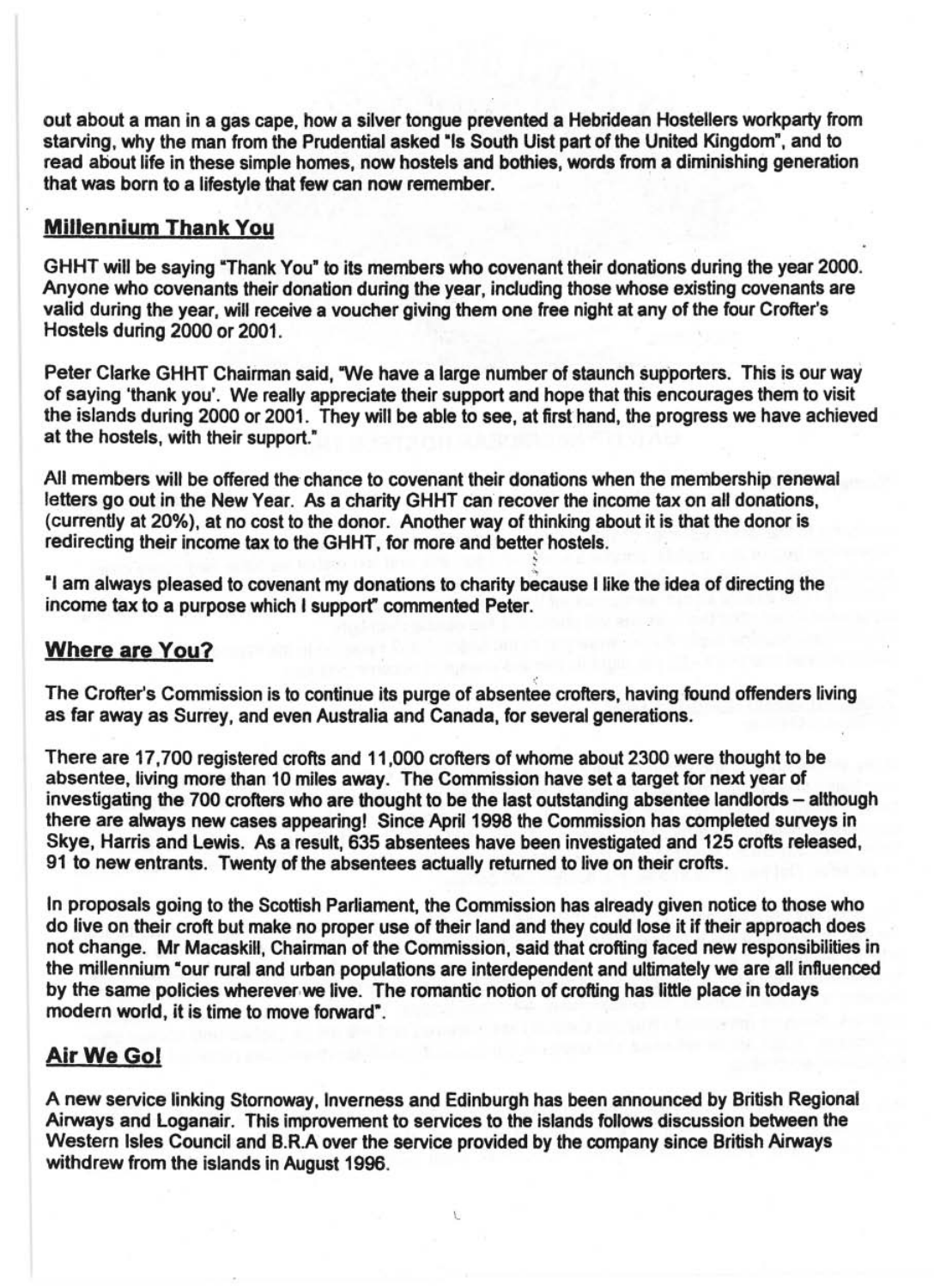loganair was also involved in these talks and now will begin operating the service early next year, with the Stornoway/Inverness leg starting on January  $3<sup>rd</sup>$  and the Edinburgh leg being launched on Feb 15<sup>th</sup>. The service will use the Saab 340 a 34 seater aircraft. Loganair has devised a timetable which will enable islanders to travel to Inverness in the morning and return the same evening, a schedule<br>which is not currently possible. For your information: Depart Inverness 07.40 Arrive which is not currently possible. For your information: Depart Inverness<br>Stornoway 08.20 Stornoway

| Depart Stornoway<br>Depart Inverness<br><b>Depart Stornoway</b> | 08.45          | <b>Arrive Inverness</b>                            | 09.25          |
|-----------------------------------------------------------------|----------------|----------------------------------------------------|----------------|
|                                                                 | 16.10<br>17.20 | <b>Arrive Stornoway</b><br><b>Arrive Inverness</b> | 16.50<br>18.00 |

But when the Edinburgh leg is added passengers leaving Stornoway at 08.45 will stay on the plane at Inverness for the onward trip to Edinburgh where it will land at 10.45 - it will leave again at 15.00 for Inverness.

As a result of the changes to the Stomowayllnverness route it will also be necessary to change the Stornoway/Glasgow service which will continue to be operated by B.R.A with the 64 seater Advanced Turbo Prop flights leaving Stornoway for Glasgow at 10.35 and returning at 15.30. A B.R.A flight will depart Glasgow at 09.00 with a flight back to Glasgow at 17.05, this will allow people to spend a day in Stornoway and return to Glasgow the same day.

I do not have any prices for the flights, so for further information please telephone loganair on 0141 8487594 or Fax 01418876020

## **Uig or Loch Dunvegan?**

There is serious debate taking place at the moment to change the Skye port for the Uig/Tarbert/Lochmaddy ferry service to Loch Dunvegan. The port of Uig has been used for 35 years and has brought a lot of commercial industry to the area. The problem is that Cal Mac have a new ferry being built, which is near completion and much larger than the present one and in order for it to be able to use the Uig terminal terminal there will need to be major reconstruction work amounting to £4m for it to be able to dock there. The proposal to move the terminal to loch Dunvegan has been put by Macleod Estates who state that the waters are more sheltered, and the crossing to N Uist would be shorter, with the service to Harris remaining the same. The service originally used the Dunvegan loch as its terminal, but was moved to Uig in 1964. CalMac and the Scottish Office will announce their decision shortly.

## **Highlands Bug**

More young backpacker could be beating a path to the Highlands under a tourism initiative set up to attract them. The Highlands of Scotland Tourist Board have joined forces with the European Union in a £100,000 campaign which will use the Internet and magazines to try to entice young travellers to visit the Highlands from the US, Australia, South Africa and Europe. Despite visitors in the 16 to 35 age group already making up 31% of all annual visitors, HOST wants to ensure that they will be bitten by the Highlands Bug and make return visits.

## **Tribute to Graham McDonald**

The family of Graham McDonald purchased two wooden benches which were engraved with his name and have been placed in front of the hostel at Berneray, his favourite hostel. His family visited the